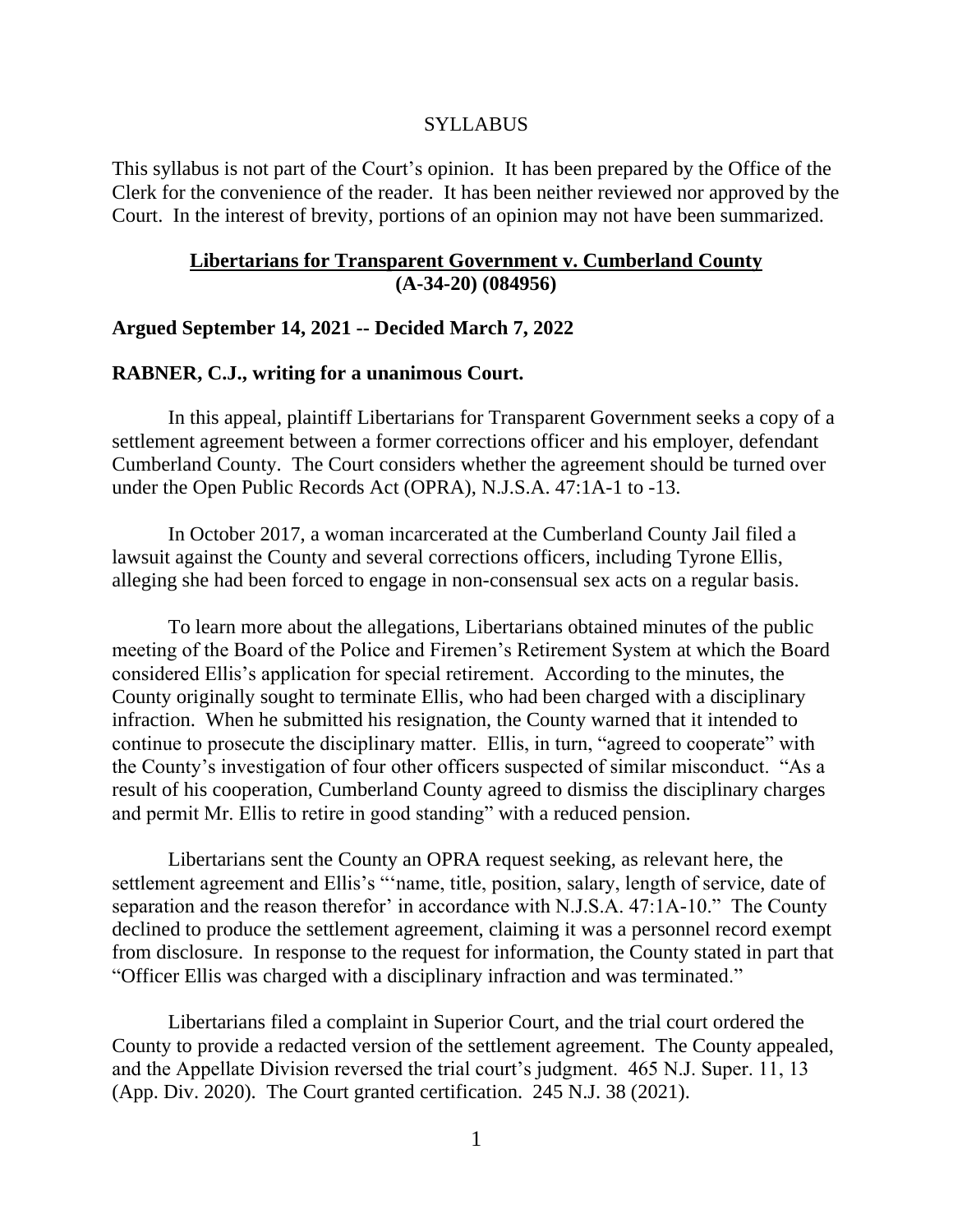**HELD:** Most personnel records are confidential under OPRA. But under the law's plain language, certain items qualify as a government record including a person's name, title, "date of separation and the reason therefor." N.J.S.A. 47:1A-10. To the extent that information appears in a settlement agreement, the record should be available to the public after appropriate redactions are made.

1. Under OPRA, "all government records shall be subject to public access unless exempt." N.J.S.A. 47:1A-1. The statute calls for a careful balancing of the right of access to government records versus the need to protect personal information, and it permits targeted redactions of information that should not be disclosed. See id. at -5(g). Section 10 of OPRA addresses personnel records. Id. at -10. Most are exempt from disclosure under the law, but the statute has three exceptions. Ibid. (pp. 11-12)

2. This appeal turns on the first exception, under which "an individual's name, title, position, salary, payroll record, length of service, date of separation and the reason therefor, and the amount and type of any pension received shall be a government record." Ibid. A plain reading of section 10 calls for disclosure of a settlement agreement that contains such information once the document has been redacted. (pp. 12-14)

3. In Kovalcik v. Somerset County Prosecutor's Office, the Court determined that, if information within requested personnel records did not fall under section 10's third exception, it should be redacted, but that the redacted records themselves should be disclosed. 206 N.J. 581, 585-86, 593-95 (2011). Here, part of the settlement agreement that Libertarians seeks contains information covered by section 10's first exception, and as in Kovalcik, the document is subject to disclosure after it is redacted. Details that are not listed in the exception but constitute personnel records would still be exempt from disclosure. Some requestors may be satisfied with a written summary of information, but OPRA entitles them to press for actual records in many situations. (pp. 14-17)

4. Under section 10, the reasons Ellis separated from government service qualify as a "government record." A settlement agreement that includes those details must therefore be made available to the public once it is redacted. OPRA enables the public to play a role in guarding against corruption and misconduct. Here, the County stated that Ellis was terminated. In reality, he was allowed to retire in good standing with only a partial pension forfeiture. Without access to actual documents in cases like this, the public can be left with incomplete or incorrect information. Libertarians is entitled to a redacted version of the actual settlement document, and the trial court's award of attorney's fees to Libertarians as the prevailing party under N.J.S.A. 47:1A-6 is reinstated. (pp. 17-19)

# **The judgment of the Appellate Division is REVERSED.**

# **JUSTICES ALBIN, PATTERSON, SOLOMON, and PIERRE-LOUIS join in CHIEF JUSTICE RABNER's opinion.**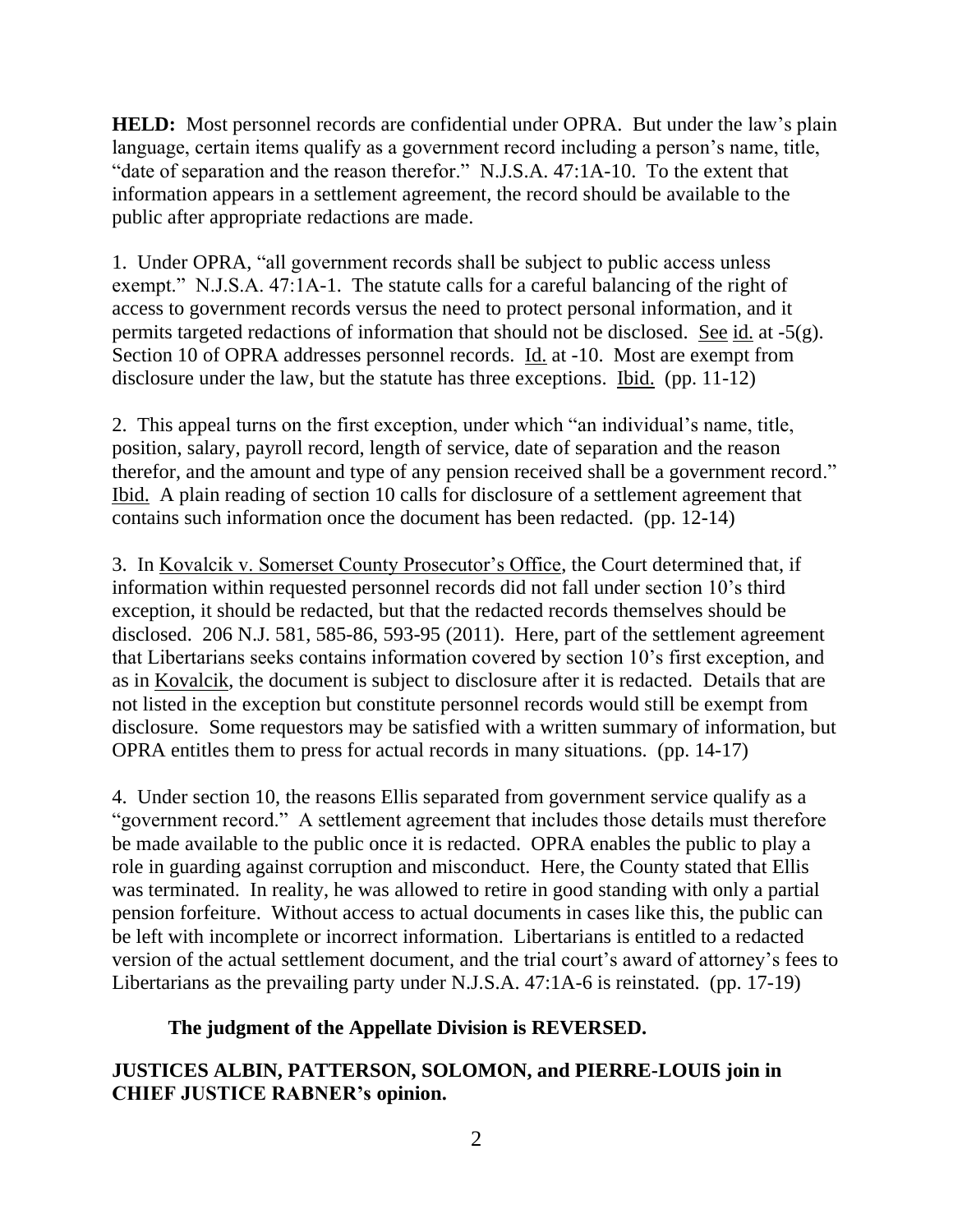### SUPREME COURT OF NEW JERSEY

A-34 September Term 2020

084956

Libertarians for Transparent Government, a NJ Nonprofit Corporation,

Plaintiff-Appellant,

v.

Cumberland County and Blake Hetherington in her official capacity as Custodian of Records for Cumberland County,

Defendants-Respondents.

On certification to the Superior Court, Appellate Division, whose opinion is reported at 465 N.J. Super. 11 (App. Div. 2020).

Argued September 14, 2021 Decided March 7, 2022

CJ Griffin argued the cause for appellant (Pashman Stein Walder Hayden, attorneys; CJ Griffin, of counsel and on the briefs).

Jeffrey P. Sarvas argued the cause for respondents (Barker, Gelfand, James & Sarvas, attorneys; Jeffrey P. Sarvas, and Vanessa E. James, on the briefs).

Alexander Shalom argued the cause for amicus curiae American Civil Liberties Union of New Jersey (American Civil Liberties Union of New Jersey Foundation, attorneys; Alexander Shalom, Jeanne LoCicero, and Julia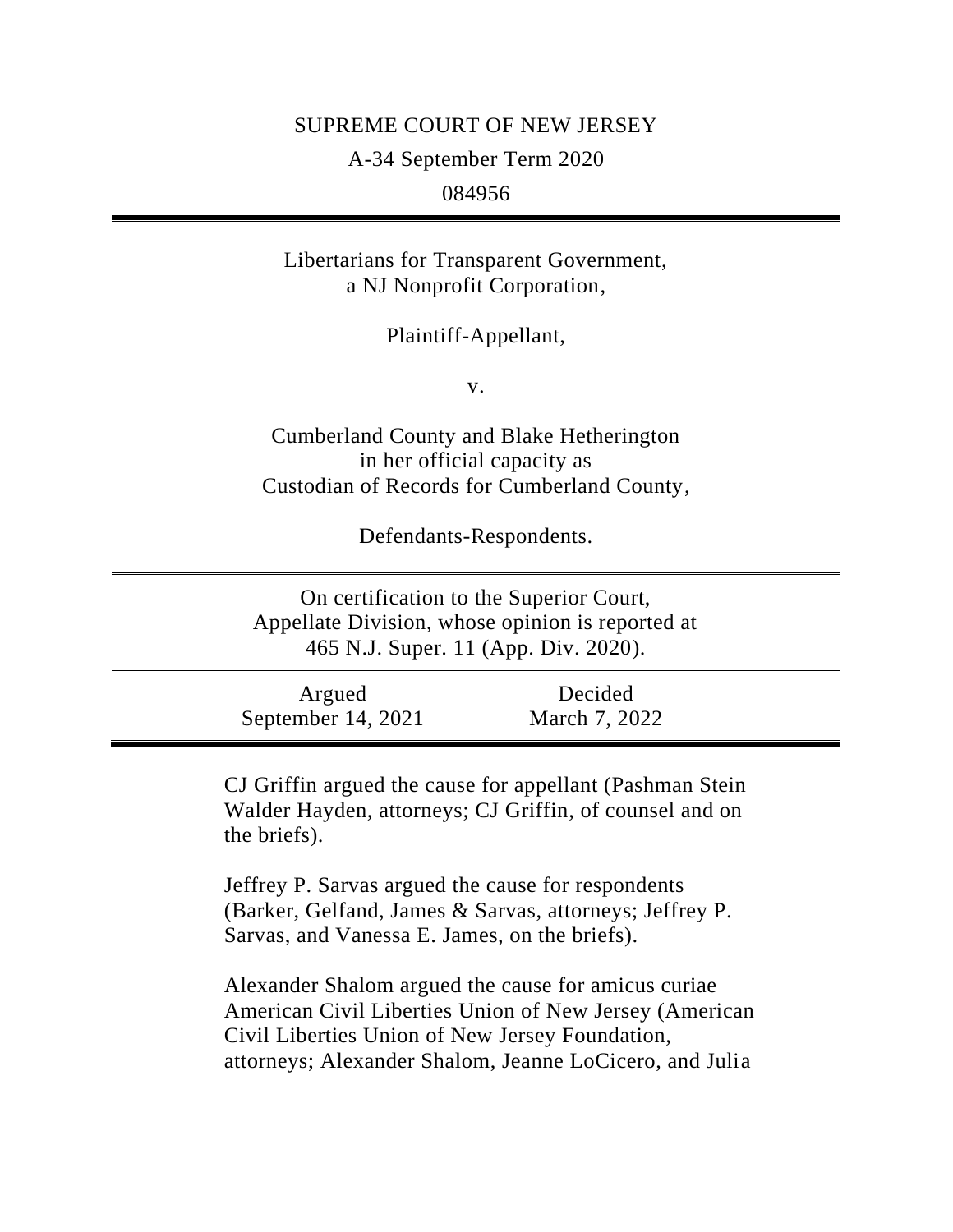T. Bradley, of the New York bar, practicing pursuant to R. 1-21-3(c), on the brief).

Bruce S. Rosen submitted a brief on behalf of amici curiae Reporters Committee for Freedom of the Press; Advance Publications, Inc.; The Associated Press; The Atlantic Monthly Group LLC; The Center for Investigative Reporting; Gannett; The Media Institute; The National Freedom of Information Coalition; National Journal Group LLC; NBCUniversal Media LLC; The New Jersey Press Association; Radio Television Digital News Association; Society of Professional Journalists; and The Tully Center for Free Speech (McCusker, Anselmi, Rosen, & Carvelli, attorneys; Bruce S. Rosen, on the brief).

CHIEF JUSTICE RABNER delivered the opinion of the Court.

In this appeal, plaintiff Libertarians for Transparent Government seeks a copy of a settlement agreement between a former corrections officer and his employer, defendant Cumberland County.

In a separate lawsuit, an inmate at the Cumberland County Jail accused the corrections officer of forcing her to engage in non-consensual sex acts in prison. Libertarians learned that the officer had been accused in a disciplinary action of "improper fraternization" with two female inmates and bringing contraband into the jail. He admitted the misconduct and entered into a settlement agreement with the County.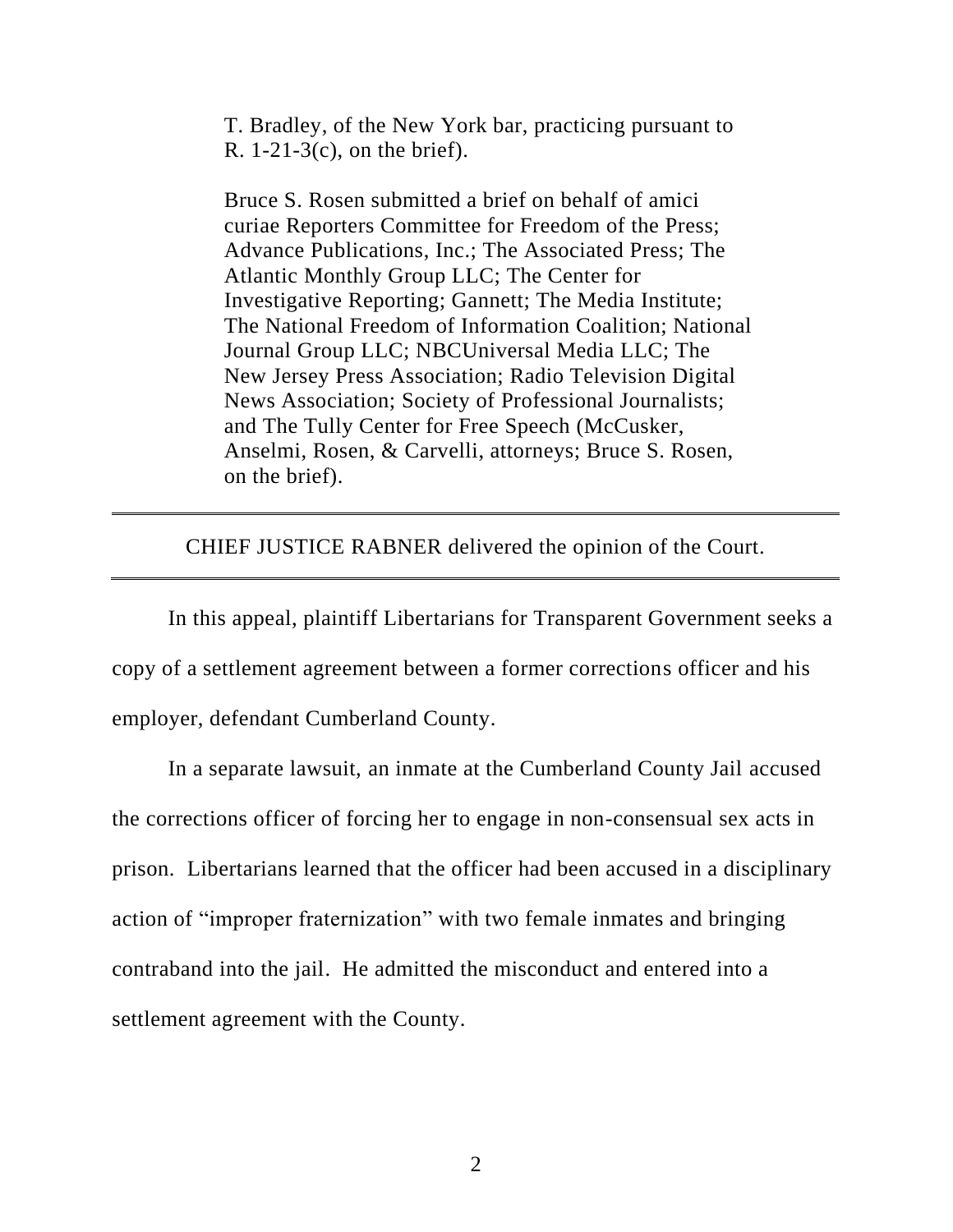Relying on the Open Public Records Act (OPRA), N.J.S.A. 47:1A-1 to -13, Libertarians asked the County for the actual settlement agreement. The County declined to turn it over on the ground that it was a personnel record. Instead, the County provided certain details in writing and stated, in particular, that the officer had been "charged with a disciplinary infraction and was terminated." That was not true. The officer was allowed to retire in good standing and collect a partly reduced pension.

Most personnel records are confidential under OPRA. But under the law's plain language, certain items qualify as a government record including a person's name, title, "date of separation and the reason therefor." Id. § 10. To the extent that information appears in a settlement agreement, the record should be available to the public after appropriate redactions are made.

In this case, the trial court properly ordered disclosure of a redacted settlement agreement, and the Appellate Division reversed. We reinstate the trial court's order.

#### I.

In October 2017, a woman incarcerated at the Cumberland County Jail filed a federal lawsuit against the County and several corrections officers, including Tyrone Ellis. Among other things, she alleged that Ellis and other officers forced her to engage in non-consensual sex acts on a regular basis.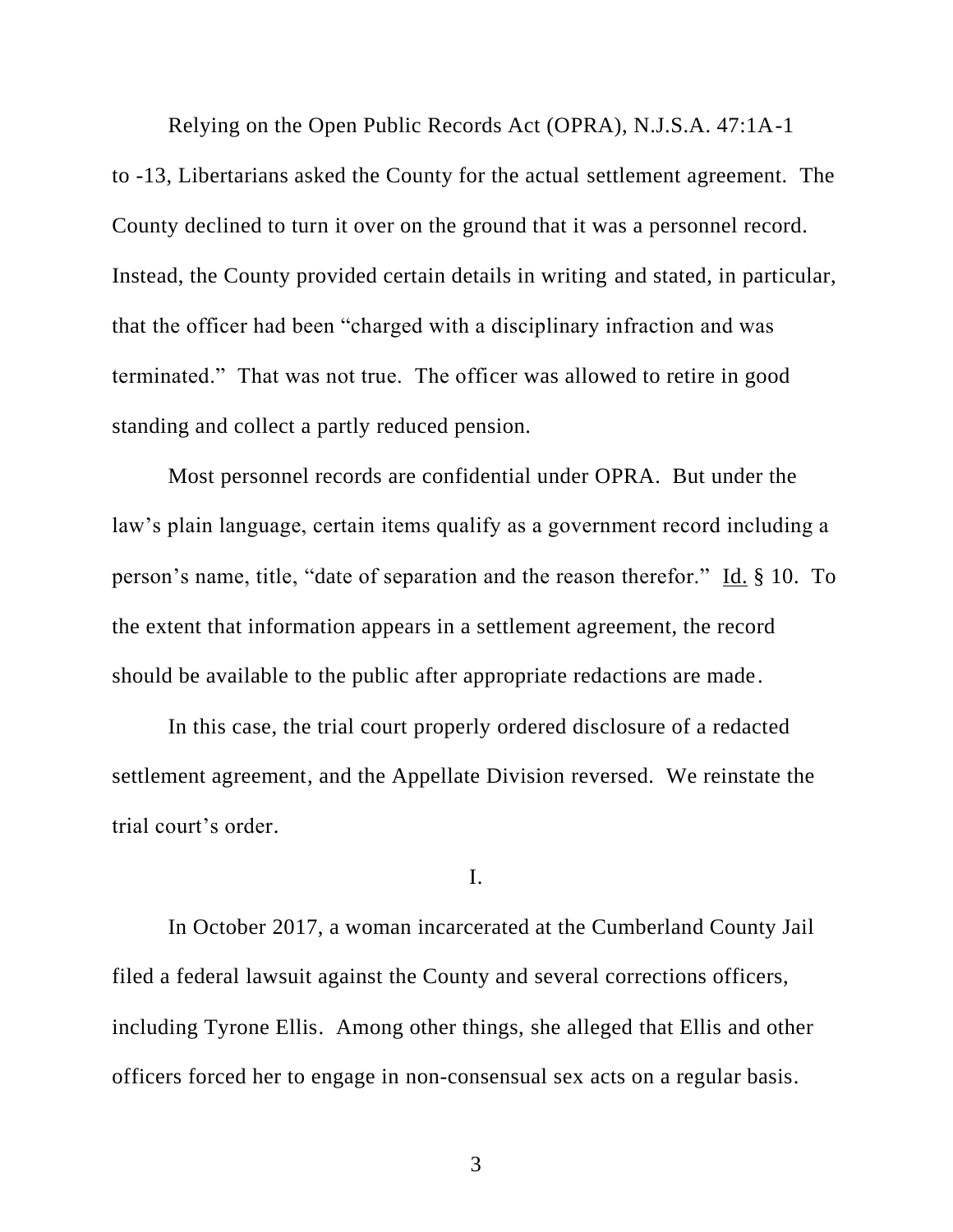To learn more about the allegations, Libertarians obtained minutes of the March 18, 2018 public meeting of the Board of the Police and Firemen's Retirement System. At the meeting, the Board considered Ellis's application for special retirement.

The minutes revealed that Ellis had been charged in a Preliminary Notice of Disciplinary Action (PNDA), dated August 23, 2016, "with conduct unbecoming . . . related to alleged improper fraternization with inmates and introduction of contraband into the facility." Ellis admitted he had "inappropriate relationships with two inmates" and brought contraband into the jail. He did not dispute that he had brought bras, underwear, cigarettes, and a cell phone into the prison.

According to the minutes, the County originally sought to terminate Ellis. When he submitted his resignation, the County warned that it intended to continue to prosecute the disciplinary matter. Ellis, in turn, "agreed to cooperate" with the County's investigation of four other officers suspected of similar misconduct. "As a result of his cooperation, Cumberland County agreed to dismiss the disciplinary charges and permit Mr. Ellis to retire in good standing." As part of a settlement agreement dated March 1, 2017, "all charges listed on the PNDA were withdrawn."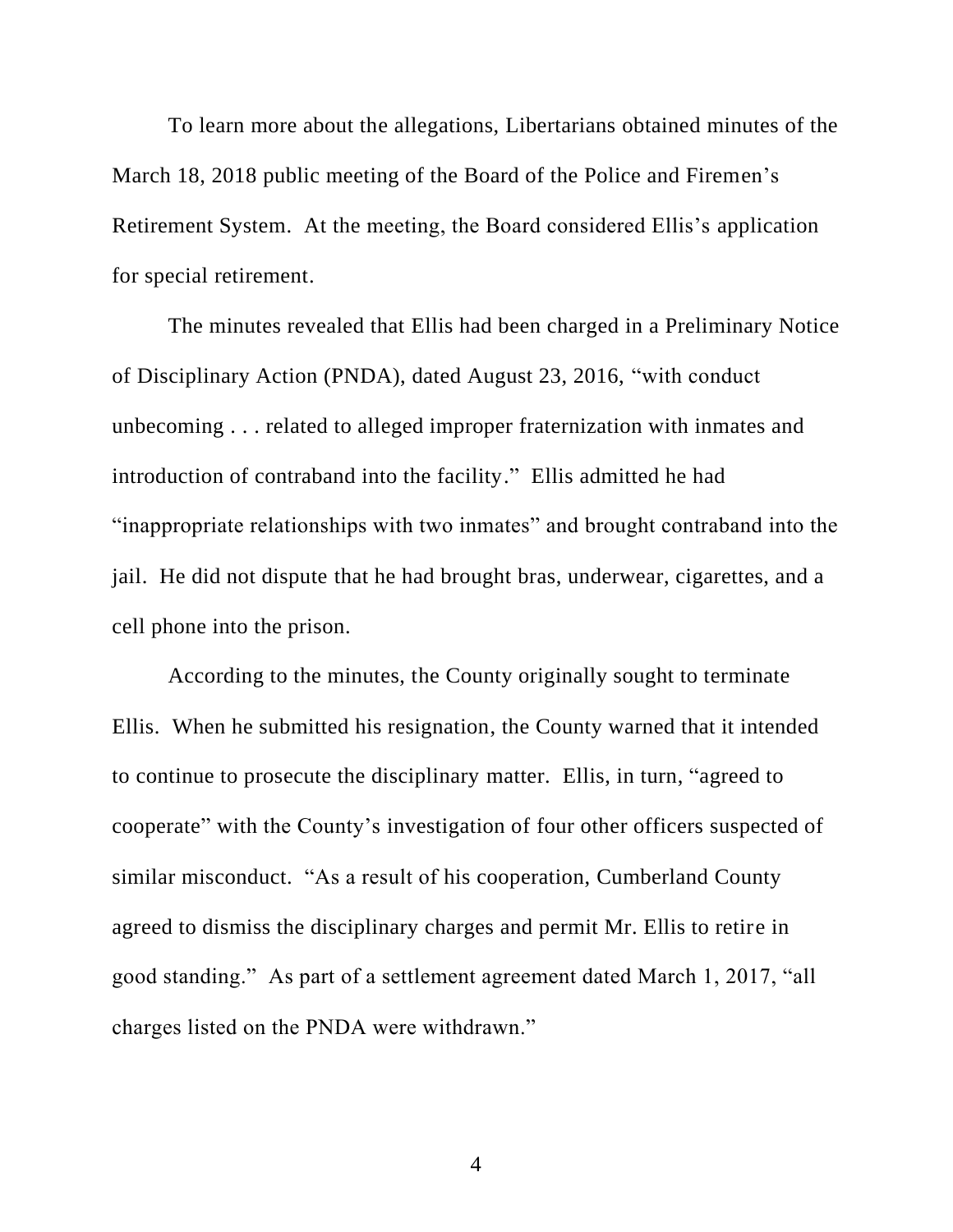The minutes also noted that Ellis had served as a corrections officer for twenty-five years and six months. Because his "misconduct reflected multiple offenses over an extended period of time and was directly related to his duties as a County Correction Officer," the Board "reduced his service and salary to 20 years, the requisite service credit to qualify for a Service retirement." In other words, Ellis retired in good standing, and the Board allowed him to receive a reduced pension.

Libertarians sent the County an OPRA request on July 24, 2018. It asked for three things: the PNDA; the settlement agreement; and Ellis's "'name, title, position, salary, length of service, date of separation and the reason therefor' in accordance with N.J.S.A. 47:1A-10."

The County declined to produce the PNDA and the settlement agreement, claiming they were personnel records the law exempts from disclosure. As for the third item, the County stated in an email that

> Officer Ellis was charged with a disciplinary infraction and was terminated. His title was as a Corrections Officer. His yearly salary was \$71,575. His date of hire was March 6, 1991. His date of separation was February 28, 2017. As indicated above, the reason for the separation was a disciplinary infraction.

[(emphasis added).]

The County did not provide redacted versions of the PNDA or the settlement agreement.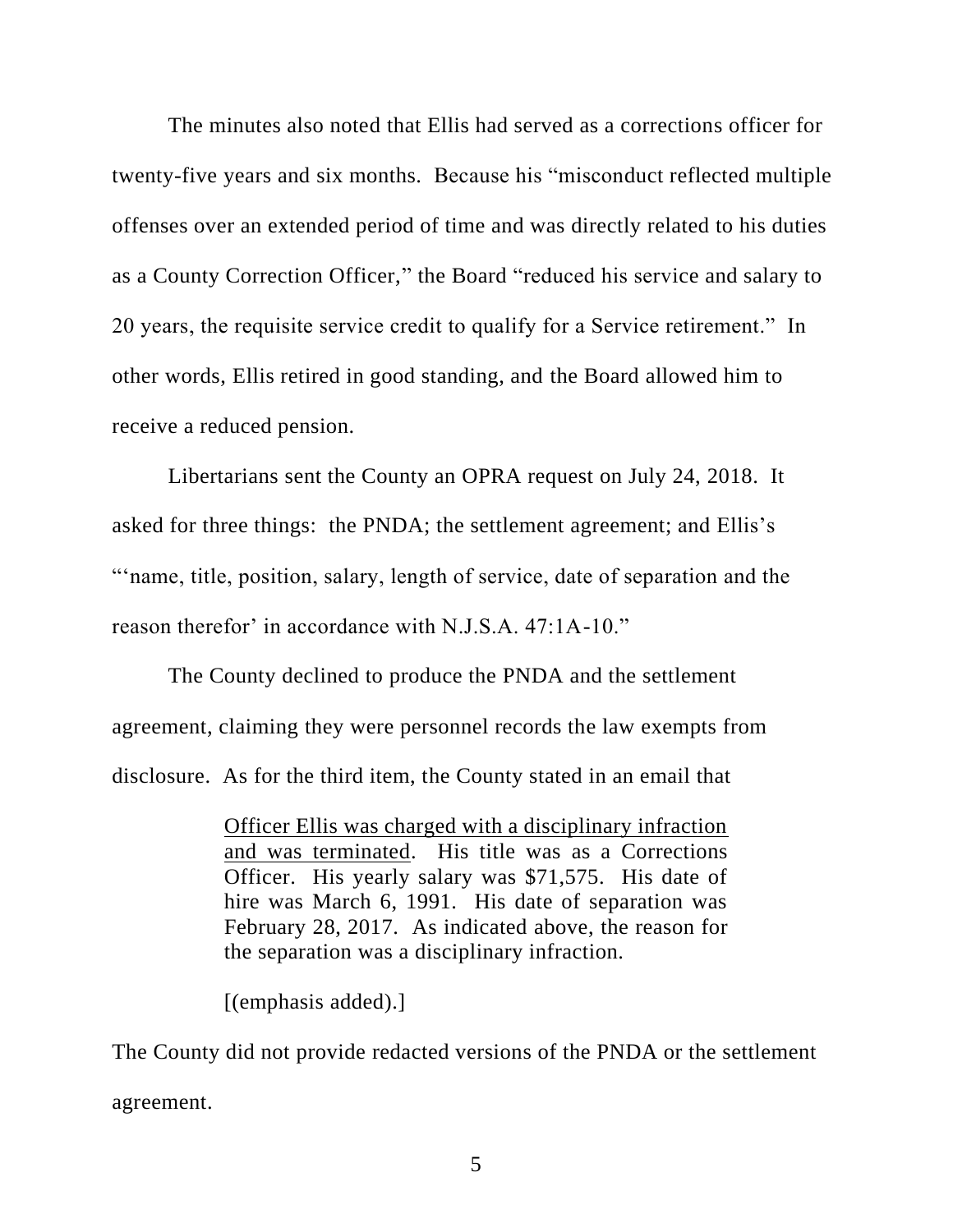Libertarians then filed a complaint in Superior Court. The complaint sought access to the settlement agreement under OPRA and the common law right of access but did not seek a copy of the PNDA. Libertarians asserted that the County "misrepresent[ed] the 'reason' for Ellis's separation from public employment" and withheld a government record that should have been disclosed. In the alternative, Libertarians asked the court to review the record in camera and release it in redacted form. The County maintained the settlement agreement was an exempt personnel record, and that "confidentiality" relating "to the continuing investigation of disciplinary infractions" was "also important."

The trial court ordered the County to provide a redacted version of the settlement agreement. The court found the agreement was "a government record subject to disclosure under OPRA," not a personnel record exempt from disclosure. After an in camera review of the document, the court heavily redacted it and removed parts that referred to Ellis's cooperation with the County Prosecutor and his disciplinary infractions. The court also noted that OPRA's exemption for records of ongoing investigations did not apply, see N.J.S.A. 47:1A-3(a), and that the County "violated OPRA by misrepresenting the reason for Ellis's separation" from employment.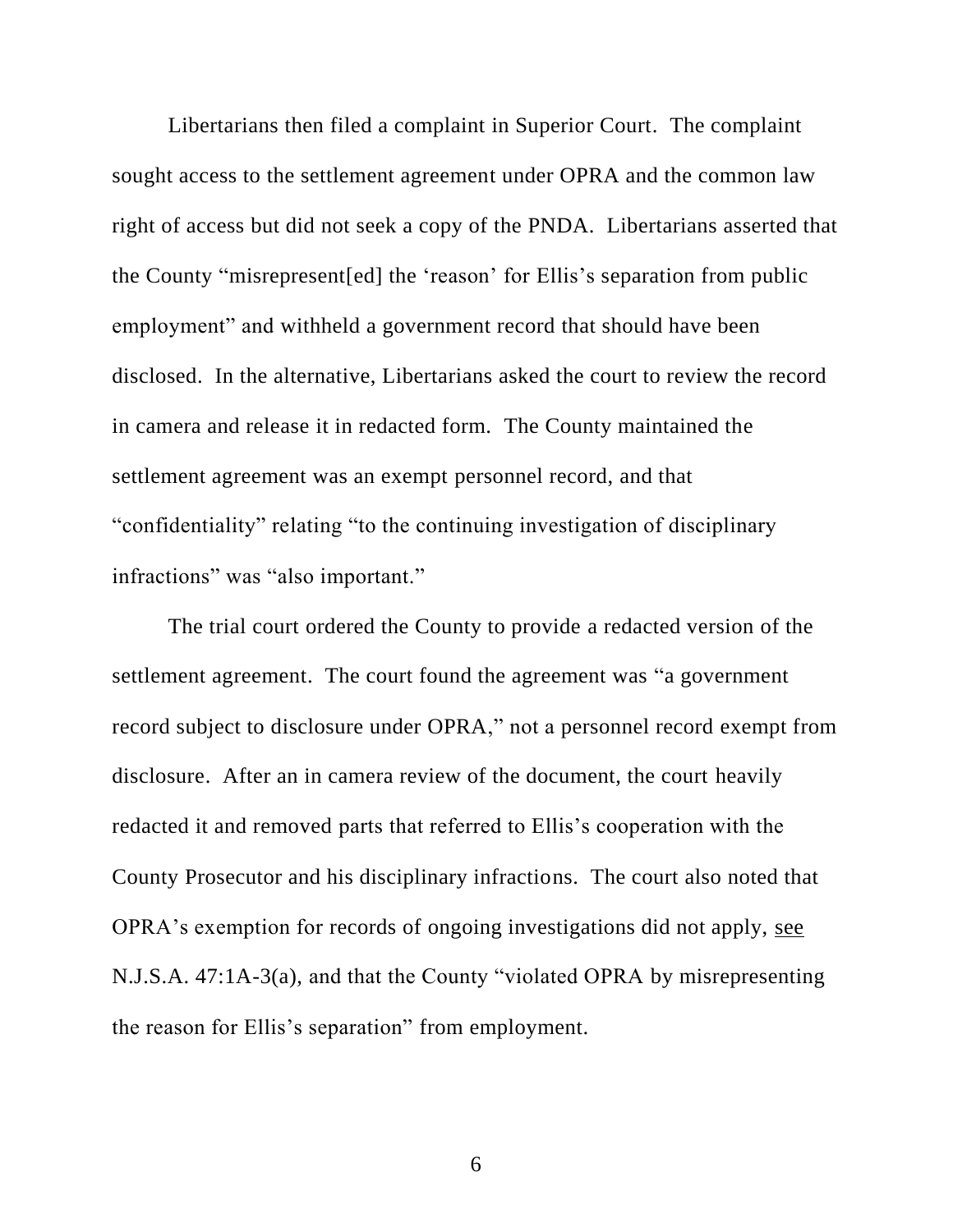Because the trial court granted access to the settlement agreement under OPRA, it did not address the common law right of access. The court awarded Libertarians attorney's fees as the prevailing party under N.J.S.A. 47:1A-6; the parties consented to the amount of the fees, subject to appeal.

The County appealed, and the Appellate Division reversed the trial court's judgment. Libertarians for Transparent Gov't v. Cumberland County, 465 N.J. Super. 11, 13 (App. Div. 2020). The court held that "a settlement agreement resolving an internal disciplinary action against a public employee is not classified as a government record under OPRA, but instead is a personnel record exempt from disclosure under section 10 of the statute."<sup>1</sup> Ibid. The court found such records differed from "[s]ettlement agreements by public agencies to resolve civil suits," which "are accessible under OPRA." Id. at 23.

The Appellate Division recognized that although section 10 of OPRA exempts personnel records from disclosure, it also contains an exception for

<sup>&</sup>lt;sup>1</sup> As discussed in more detail later, N.J.S.A. 47:1A-10 (section 10) states that personnel records are not "considered . . . government record[s] and shall not be made available for public access." The section also contains three exceptions; the first declares that "an individual's name, title, position, salary, payroll record, length of service, date of separation and the reason therefor, and the amount and type of any pension received shall be a government record." Ibid.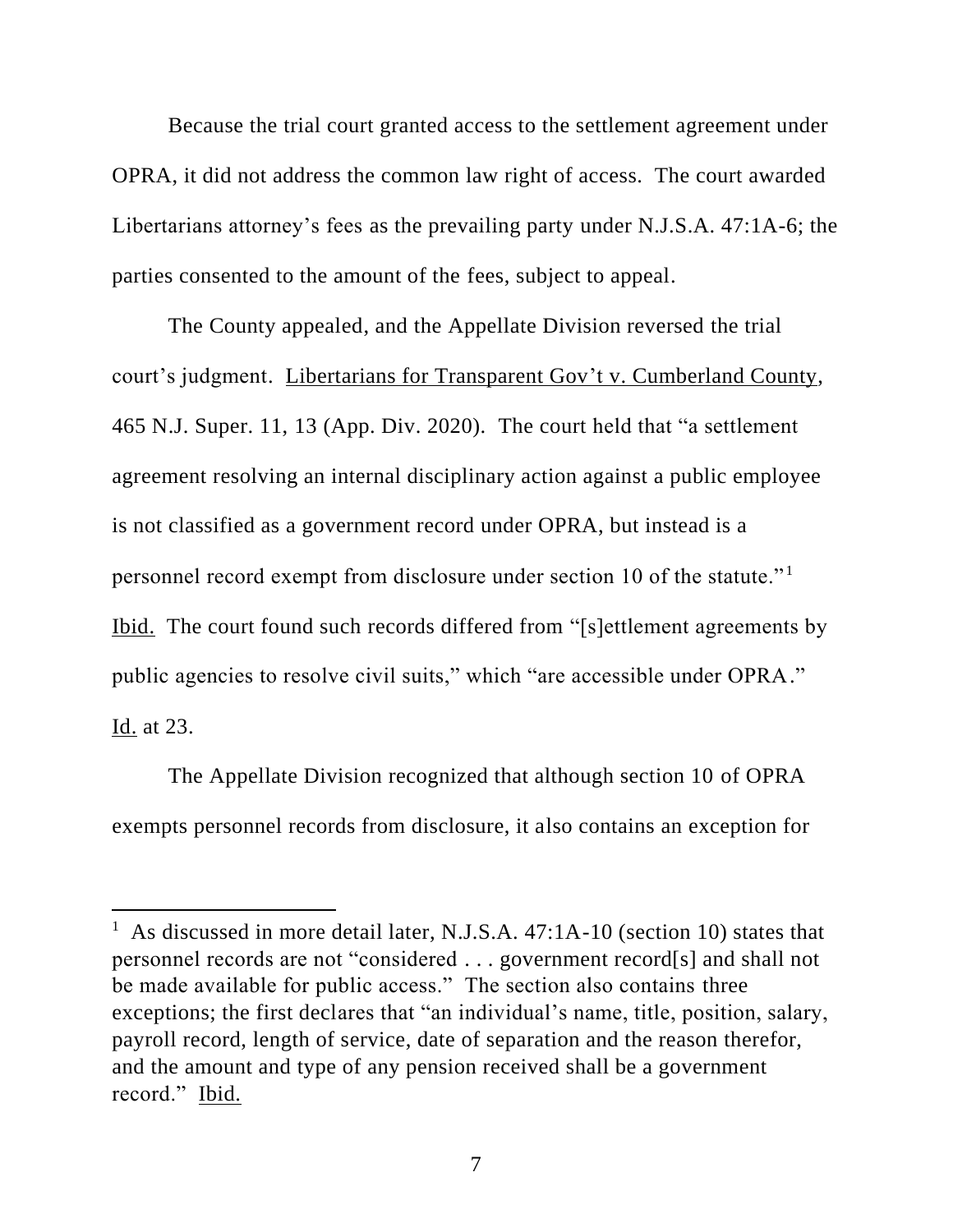certain information Libertarians had requested in this case. Id. at 24. Nonetheless, although the court "acknowledge[d] the matter is not altogether free from doubt," it "conclude[d] OPRA does not generally require government agencies to make exempt personnel and pension records accessible in redacted form." Ibid. "[T]he mention of an employee's name . . . [and] date and reason of separation . . . does not make that document a government record publicly accessible under OPRA, redacted to exclude all other information." Id. at 28.

The court recognized, however, that allowing agencies to provide information rather than actual documents requires "trust [in] what the government" reveals -- a "problem" that "is well-illustrated" by the County's response to Libertarians' request. Id. at 29.

The Appellate Division remanded the matter to the trial court to determine whether the settlement agreement should be disclosed under the common law right of access. Id. at 31. The court also reversed the order for fees. Ibid.

We granted Libertarians' petition for certification. 245 N.J. 38 (2021). We also granted leave to appear as amici curiae to the Reporters Committee for Freedom of the Press along with thirteen media organizations (Reporters Committee) and the American Civil Liberties Union of New Jersey (ACLU).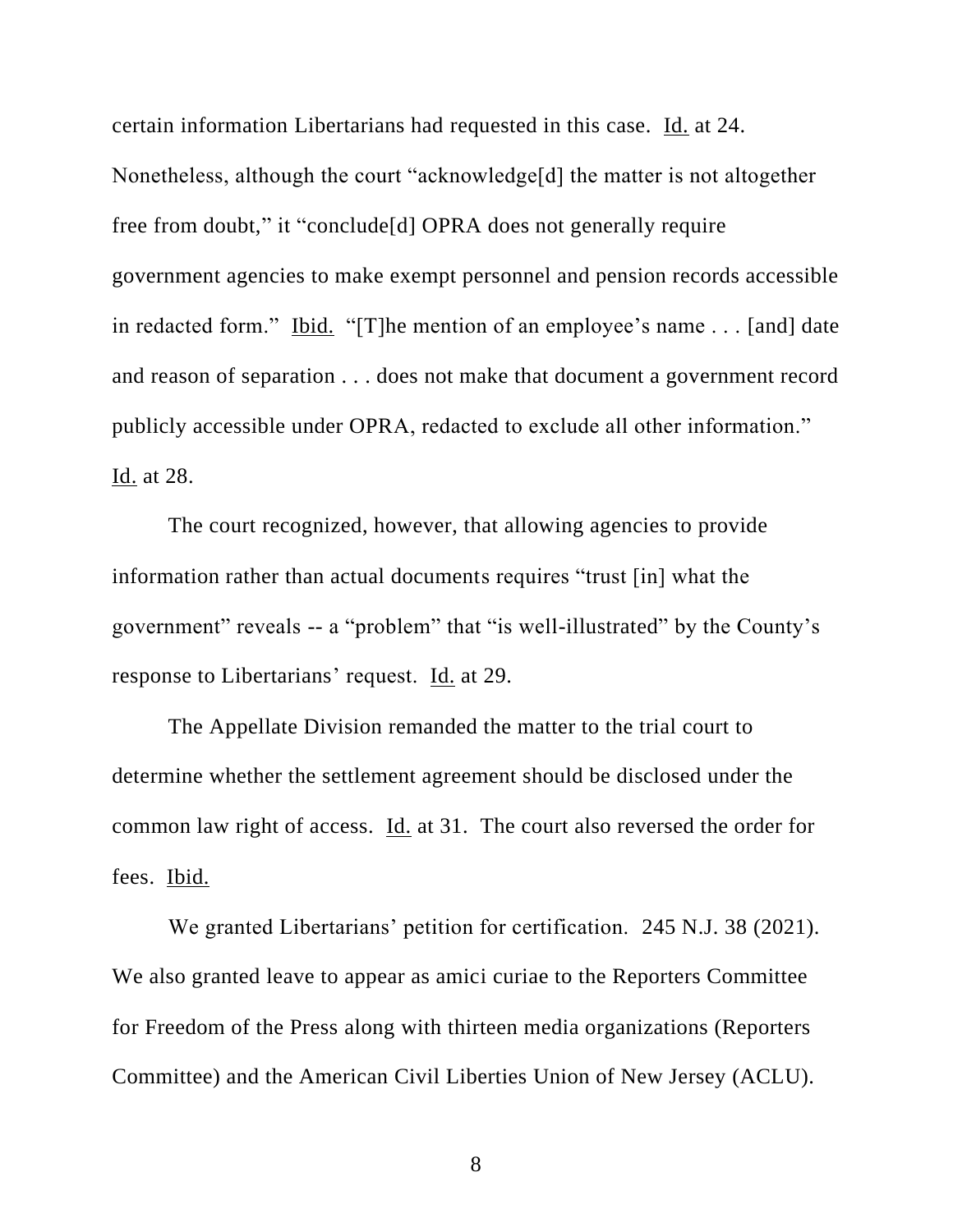II.

Libertarians urges the Court to reinstate the trial court's ruling. It asserts it is entitled to a redacted version of the settlement agreement based on two exceptions in section 10. Libertarians argues that Ellis's "name, title, position, salary, payroll record, length of service, date of separation and the reason therefor, and the amount and type of any pension received" is a government record. The statute's plain language, according to Libertarians, required the County to disclose the settlement agreement with redactions, and not just a summary of the information. Libertarians also contends that because public entities must provide immediate access to individual employment contracts under section 5(e) of OPRA, and because an agreement ending Ellis's employment qualifies as an employment contract, the settlement agreement must be disclosed under another part of section 10. Libertarians stresses that the outcome of this case will have far-reaching consequences for transparency in policing and sexual abuse in jails.

The Reporters Committee and the ACLU support Libertarians' position. The Committee emphasizes OPRA's mandate to "segregate" or redact exempt parts of a government record from public access while still allowing access to the record itself. The Committee also argues that public records laws like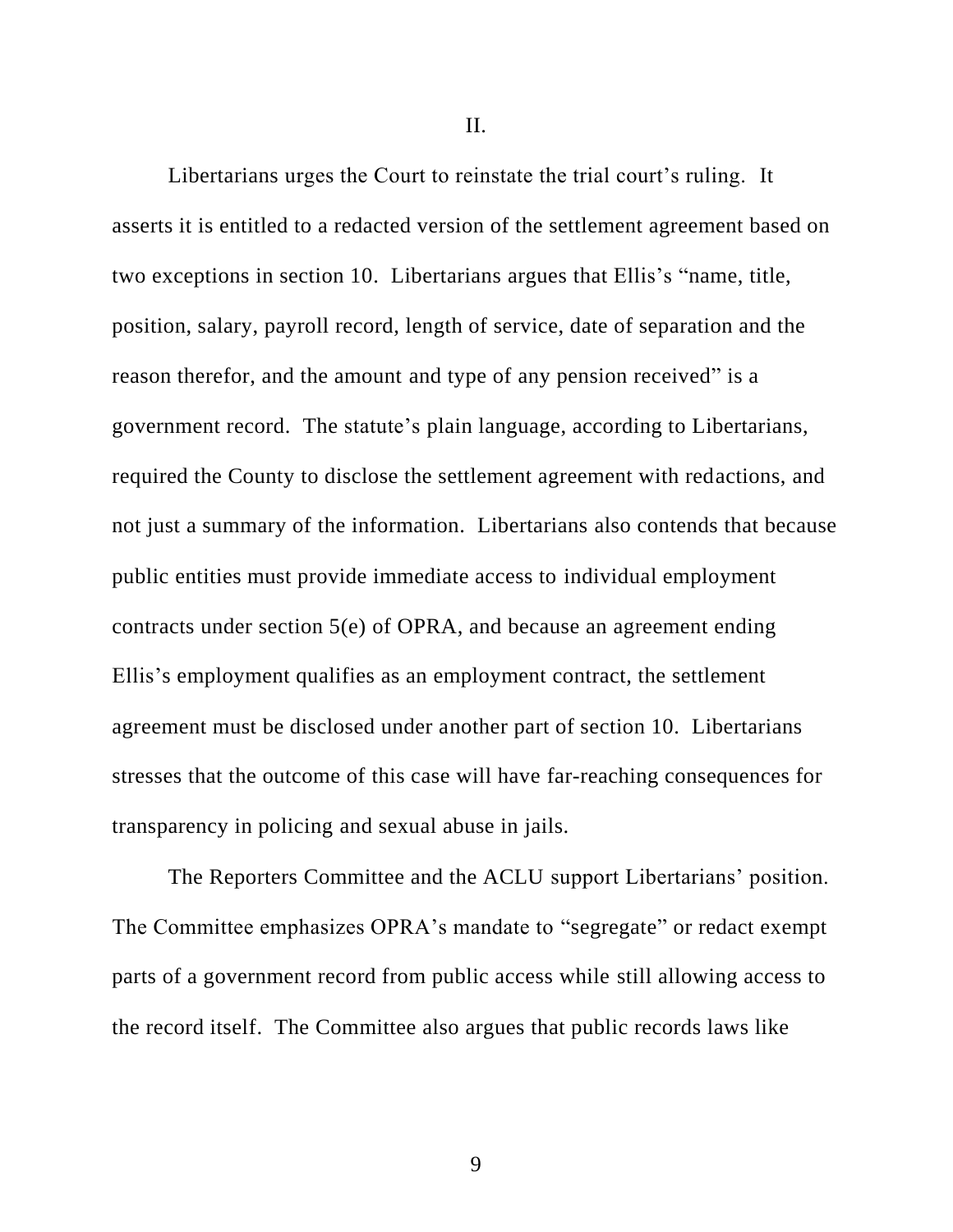OPRA advance the public interest by enabling journalists to report on the conduct of public institutions and employees.

The ACLU highlights the importance of transparency in corrections facilities, where it contends abuse is rampant and underreported. Public access to settlement agreements, the organization asserts, will help curb abuse by creating accountability.

Cumberland County argues the judgment of the Appellate Division should be affirmed. The County contends that just because Libertarians is entitled to certain information under section 10, it is not entitled to disclosure of the settlement agreement itself, which is an exempt personnel record. An overly broad reading of the exception in section 10, according to the County, would swallow the general rule protecting personnel records from public access. The County also maintains that the agreement is not an "individual employment contract" subject to disclosure under section 5(e).

In addition, the County submits that OPRA protects important privacy interests of employees and does not substantially impede the public's interest in access and transparency.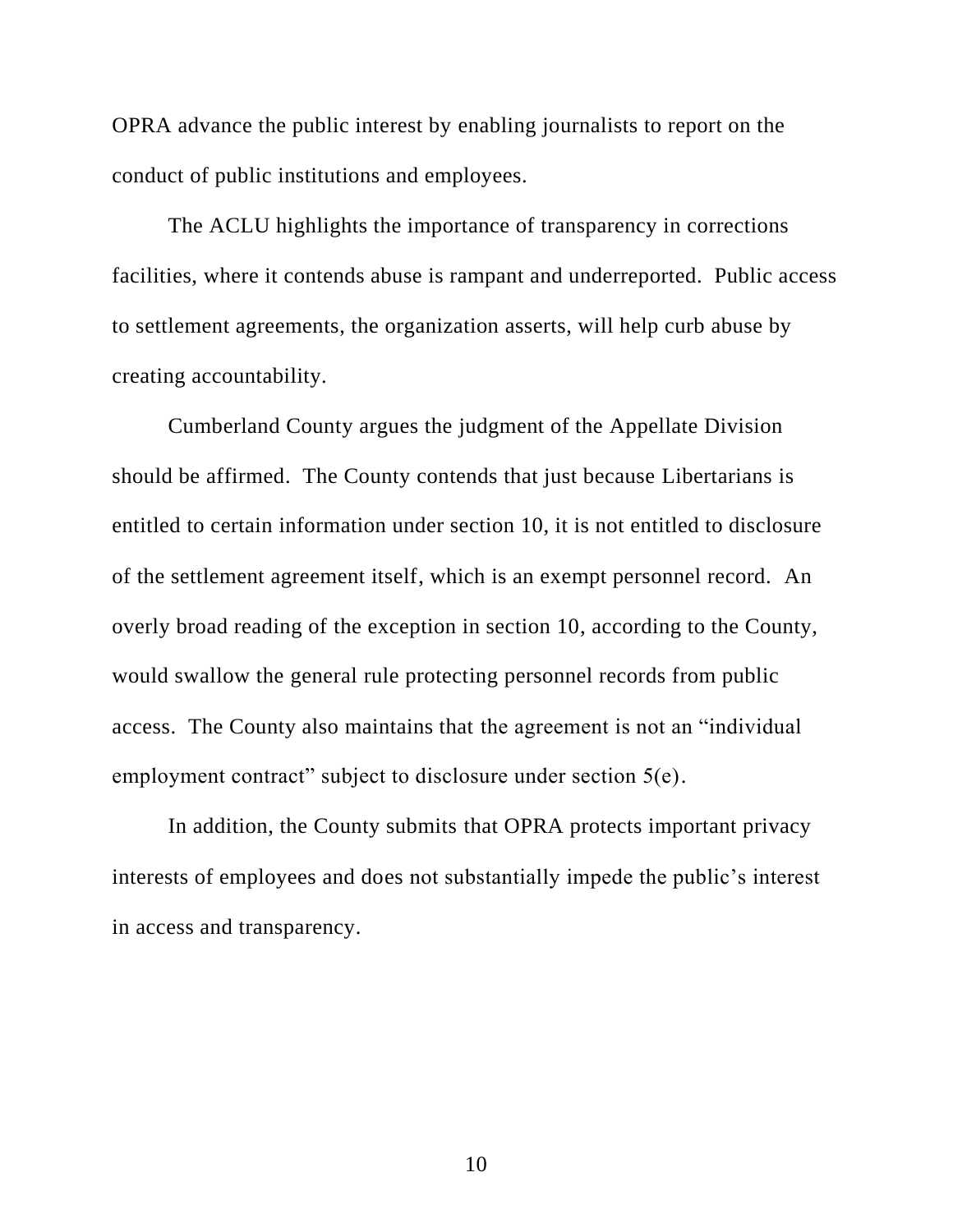#### A.

This appeal involves the interpretation of a statute. To understand the meaning of the Open Public Records Act, we look for the Legislature's intent. See DiProspero v. Penn, 183 N.J. 477, 492-93 (2005). We begin with the text of the statute because the language the Legislature chooses is "generally . . . the best indicator of [its] intent." Id. at 492.

OPRA is designed to provide the public with "ready access to government records." Burnett v. County of Bergen, 198 N.J. 408, 421 (2009). The law declares at the outset that "all government records shall be subject to public access unless exempt." N.J.S.A. 47:1A-1. Plus "any limitations on the right of access . . . shall be construed in favor of the public's right of access." Ibid.

The statute broadly defines the term "government record." The phrase includes any documents "made, maintained or kept on file in the course of . . . official [government] business." Id. § 1.1. In the same section, OPRA exempts more than twenty different types of information from the definition. Ibid. None of them apply here.

OPRA also calls for a careful balancing of competing interests -- the right of access to government records versus the need to protect personal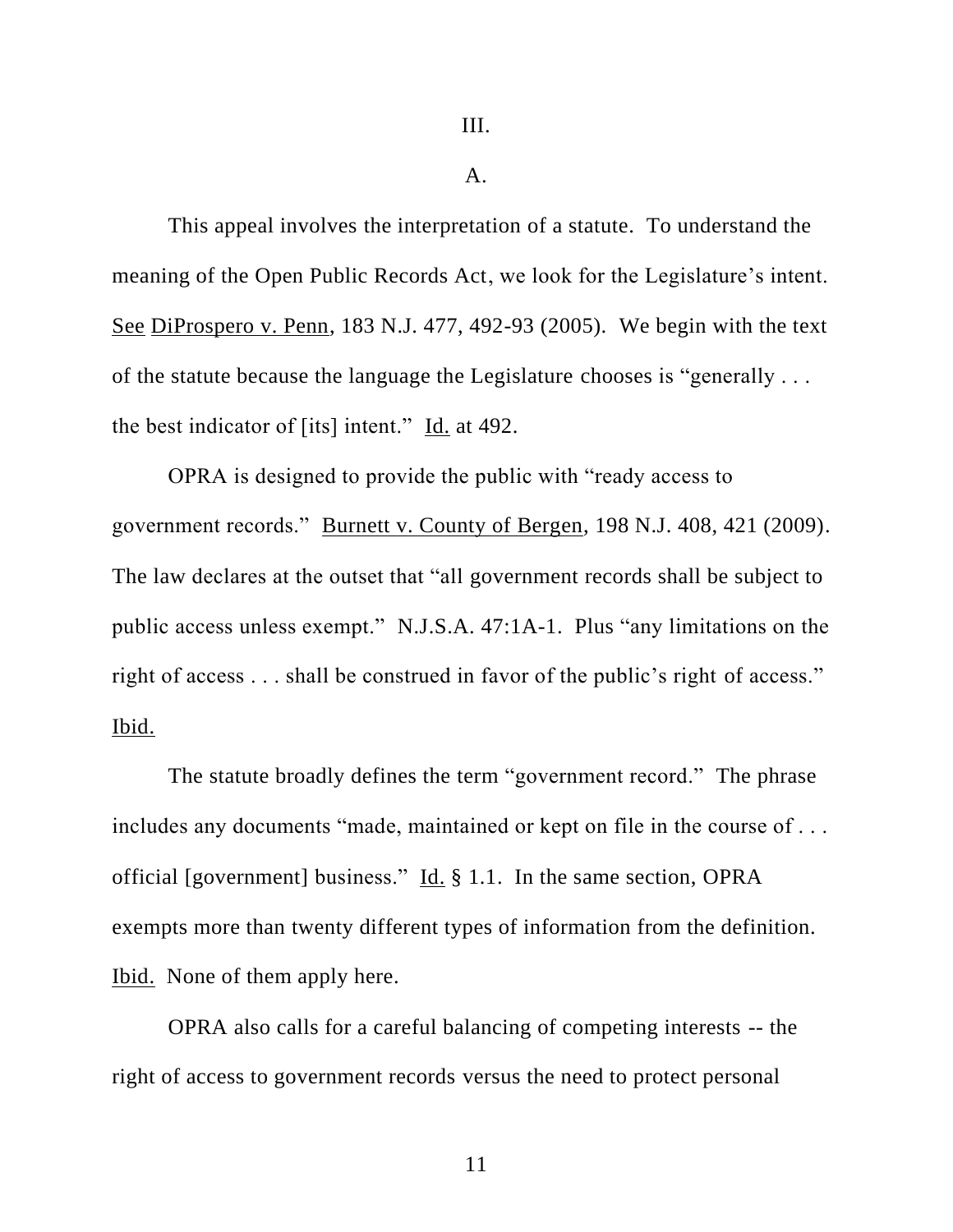information. Burnett, 198 N.J. at 414. One way to achieve that balance is through targeted redactions of information that should not be disclosed. More generally, if part of a record is exempt from public access, the records custodian is authorized to redact that portion of the document and must then "promptly permit access to the remainder of the record." N.J.S.A.  $47:1A-5(g)$ .

Section 10 of OPRA addresses personnel records. Most personnel records are exempt from disclosure under the law, but the statute has three exceptions. Section 10 reads as follows:

> Notwithstanding the provisions of L. 1963, c. 73  $([N.J.S.A.]$  47:1A-1 et seq.) or any other law to the contrary, the personnel or pension records of any individual in the possession of a public agency, including but not limited to records relating to any grievance filed by or against an individual, shall not be considered a government record and shall not be made available for public access, except that:

> [1] an individual's name, title, position, salary, payroll record, length of service, date of separation and the reason therefor, and the amount and type of any pension received shall be a government record;

> [2] personnel or pension records of any individual shall be accessible when required to be disclosed by another law, when disclosure is essential to the performance of official duties of a person duly authorized by this State or the United States, or when authorized by an individual in interest; and

> [3] data contained in information which disclose conformity with specific experiential, educational or medical qualifications required for government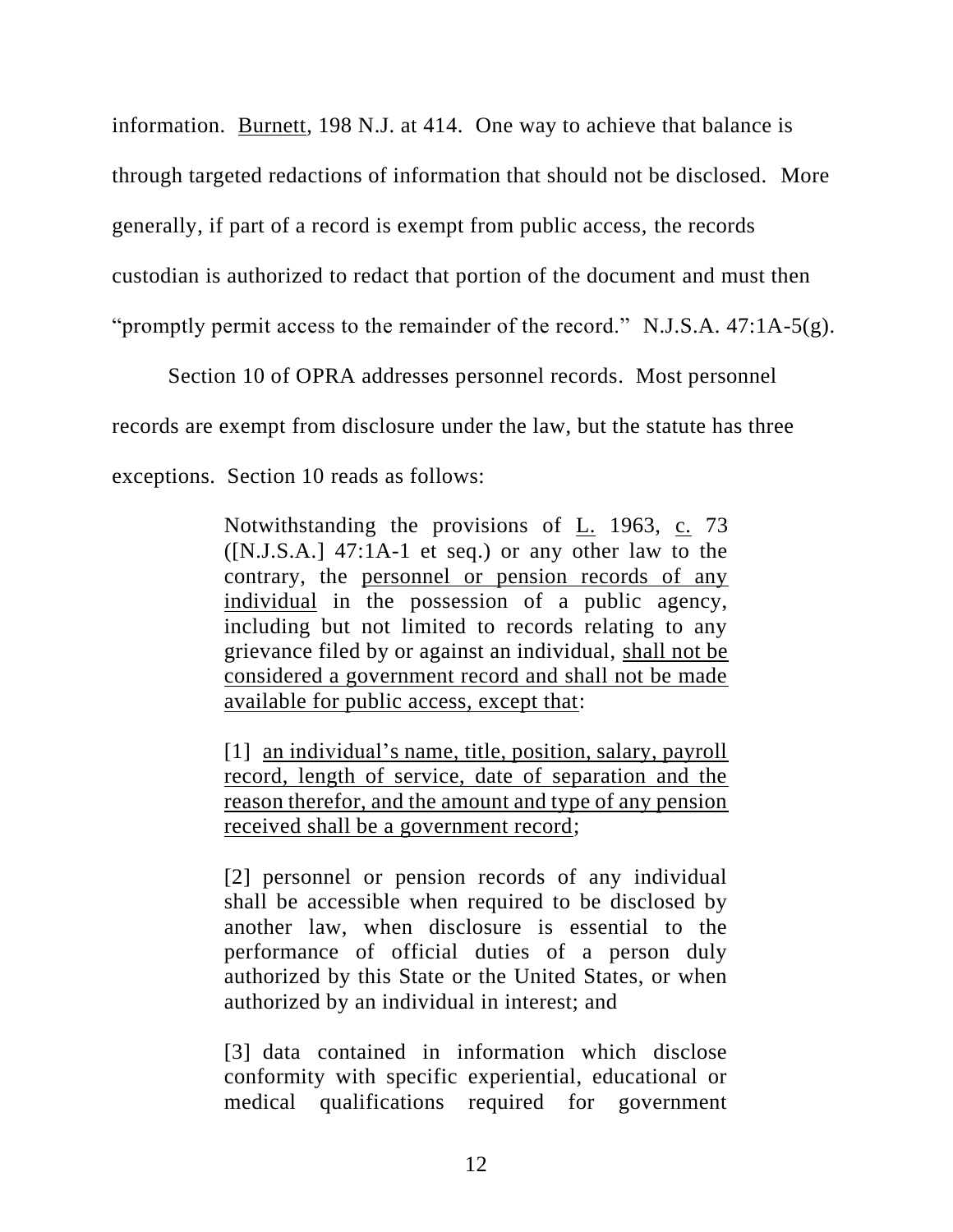employment or for receipt of a public pension, but not including any detailed medical or psychological information, shall be a government record.

[(emphases added).]

This appeal turns on the first exception.

In 1974, Governor Byrne issued Executive Order 11, which mirrors section 10. Exec. Order No. 11 (EO 11) (Nov. 15, 1974), 1 Laws of New Jersey 1974 765. EO 11 exempted personnel records from disclosure under the Right to Know Law, which preceded OPRA. Like OPRA, the executive order contained language that parallels section 10 and provided that an individual's name, date of separation from government service, reasons for separation, and other details "shall be public." Ibid.

#### B.

We review questions of statutory interpretation de novo. See Brennan v. Bergen Cnty. Prosecutor's Off., 233 N.J. 330, 339 (2018). Our analysis here is tethered to the language of the statute.

Public agencies have an obligation to disclose "government records." N.J.S.A. 47:1A-1. And under OPRA, the records themselves -- and not a summary -- must be made available "for inspection, copying, or examination." Ibid. Custodians, however, must redact parts of a document that are exempt from public access before disclosing a government record. Id.  $\S$  5(g).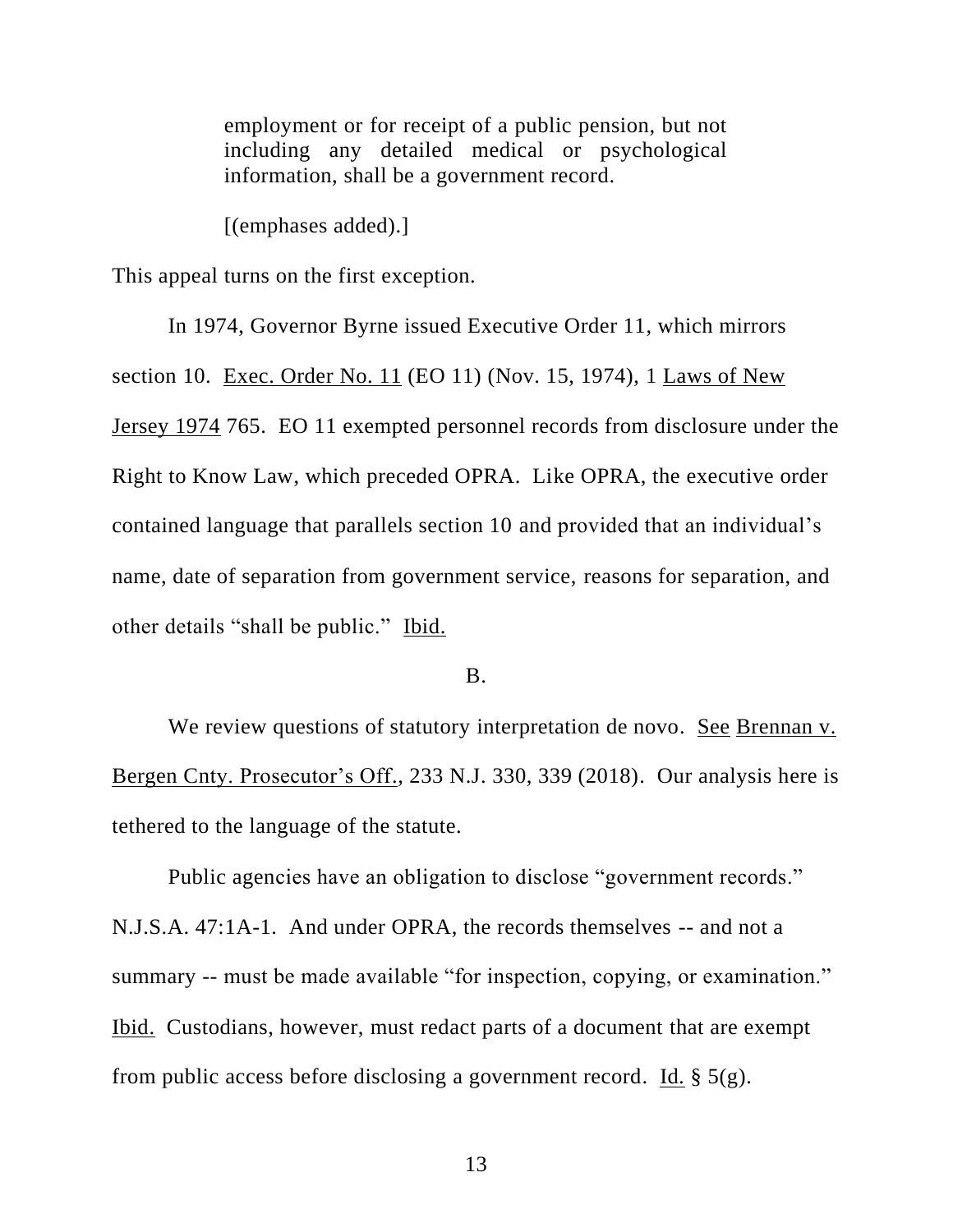Section 10 expressly states that a person's "date of separation" from employment "and the reason therefor . . . shall be a government record." Id. § 10. As a result, a plain reading of the text calls for disclosure of a settlement agreement that contains such information once the document has been redacted.

Section 10 can also be analyzed in a more nuanced way that leads to the same outcome. The provision exempts personnel records, including records relating to a grievance, from disclosure. Ibid. Yet section 10 also provides an exception to that exemption by declaring that a person's "date of separation and the reason therefor," along with certain other details, constitute a "government record." Ibid. Either way, records that contain those details, kept by a public agency, must be made available for inspection with appropriate redactions.

This is not the first time the Court has interpreted an exception in section 10. In Kovalcik v. Somerset County Prosecutor's Office, for example, the Court considered the third exception. 206 N.J. 581 (2011). In that case, Kovalcik sought copies of curricula vitae for two detectives, "as well as a list of any courses relating to interrogation and confessions" they had taken. Id. at 584. The prosecutor's office argued the documents were exempt from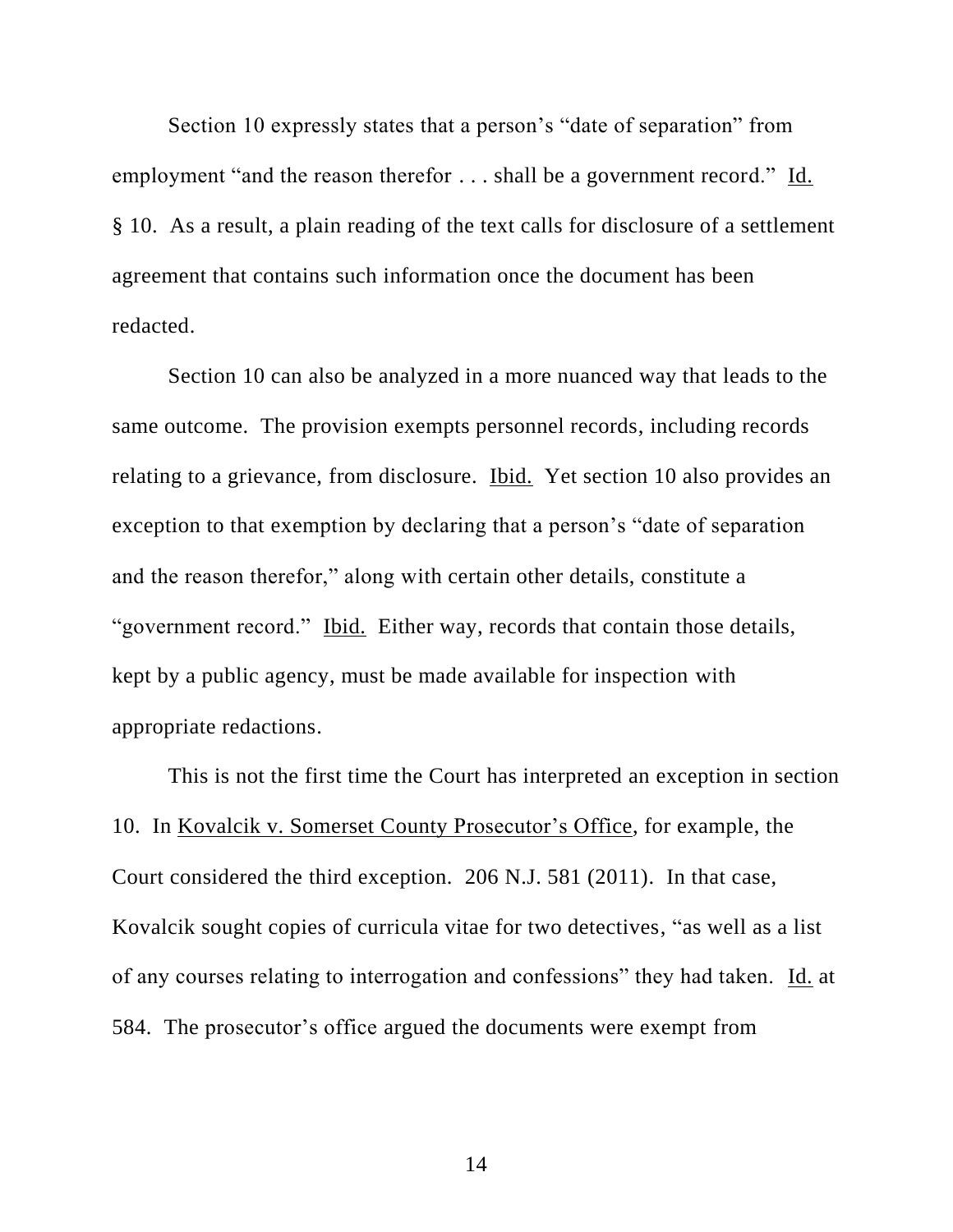disclosure as personnel records under section 10 as well as another ground not relevant here. Id. at 585-86.

In its review of the third exception in section 10, the Court explained the exception "narrow[s] the mandate of disclosure" to "a specific, or particular, educational qualification that is a prerequisite" for a government position "and only if the record demonstrates compliance with that specific requirement is it subject to being disclosed pursuant to OPRA." Id. at 593 (emphasis added). Under the statute's plain language, the Court observed, a "document in dispute can only be found to be within the exception to the exemption if it discloses, and only to the extent that it discloses, that [a detective] had completed specific training or education that was required for her employment . . . with the Prosecutor's Office." Id. at 593-94 (emphasis added).

Because the Court could not tell from the record whether the document fell within the exception, it remanded the matter to the trial court "to apply the statute in accordance with the analysis [it] set forth." Id. at 594-95. From the Court's analysis and instructions, this much is clear: if the document contained information that brought it within the third exception, OPRA called for its disclosure after any appropriate redactions. See also S. Jersey Publ'g Co. v. Expressway Auth., 124 N.J. 478, 495-96 (1991) (finding that the exemption for personnel records in EO 11 did not prevent the release of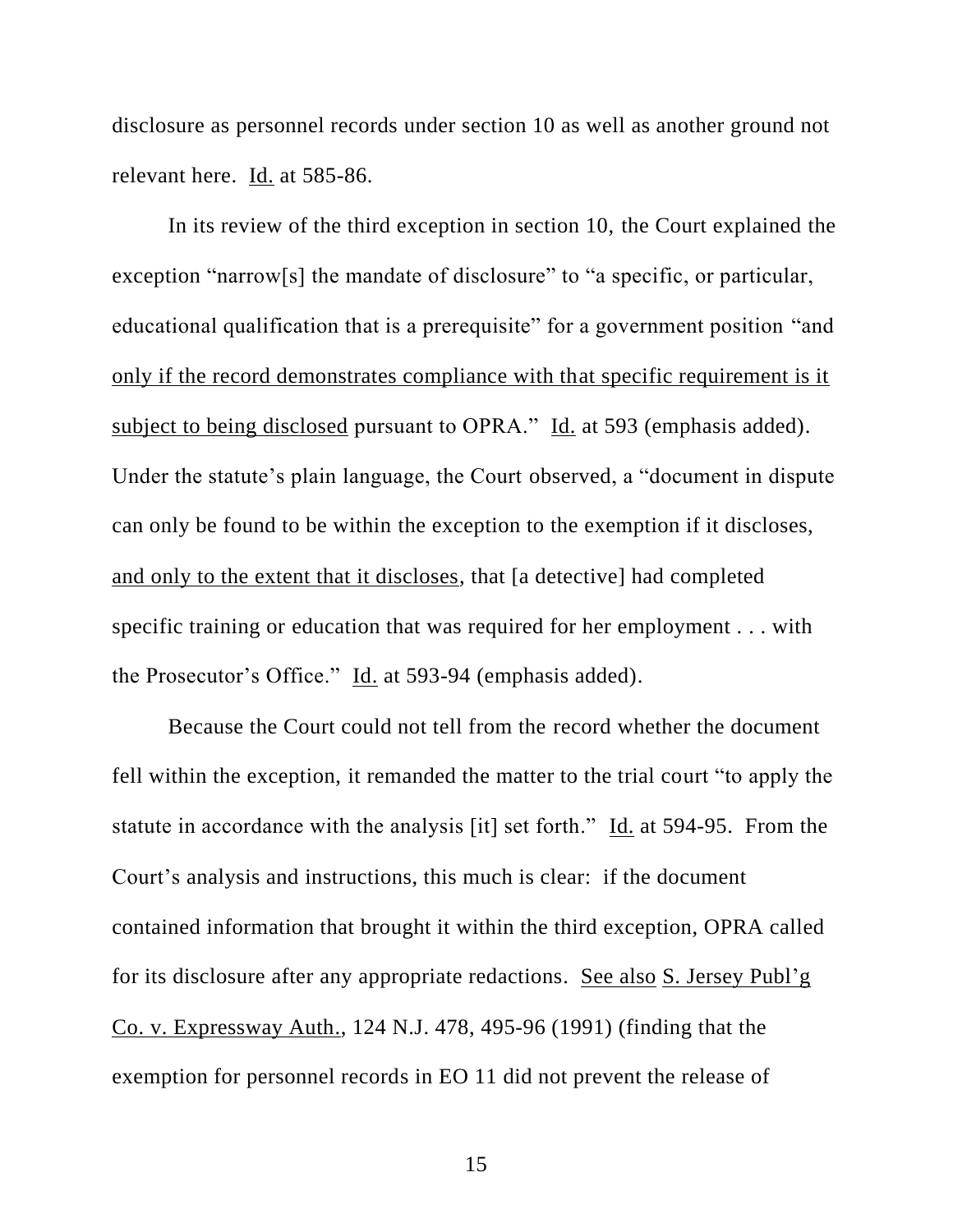minutes that "undoubtedly include the reasons for . . . termination of employment").

In this appeal, part of the settlement agreement that Libertarians seeks contains information covered by section 10's first exception. For similar reasons, the document is subject to disclosure after it is redacted.

Our reading of section 10 does not render parts of it superfluous. The first exception, for example, lists specific details that must be disclosed: a person's name, title, position, salary, payroll record, length of service, date of separation, the reason therefor, and the amount and type of the individual's pension. N.J.S.A. 47:1A-10. Other details that are not listed in the exception but constitute personnel records would still be exempt from disclosure.

Other OPRA exemptions raised by the County do not prevent disclosure either. OPRA safeguards an individual's personal information when disclosure would violate a person's reasonable expectation of privacy. Id. § 1. Section 10, once again, specifically calls for the release of the information sought here, and any additional exempt or confidential information would be subject to redaction. Because there is no colorable claim of privacy on this record, there is no need to apply the balancing test set forth in Burnett. See Brennan, 233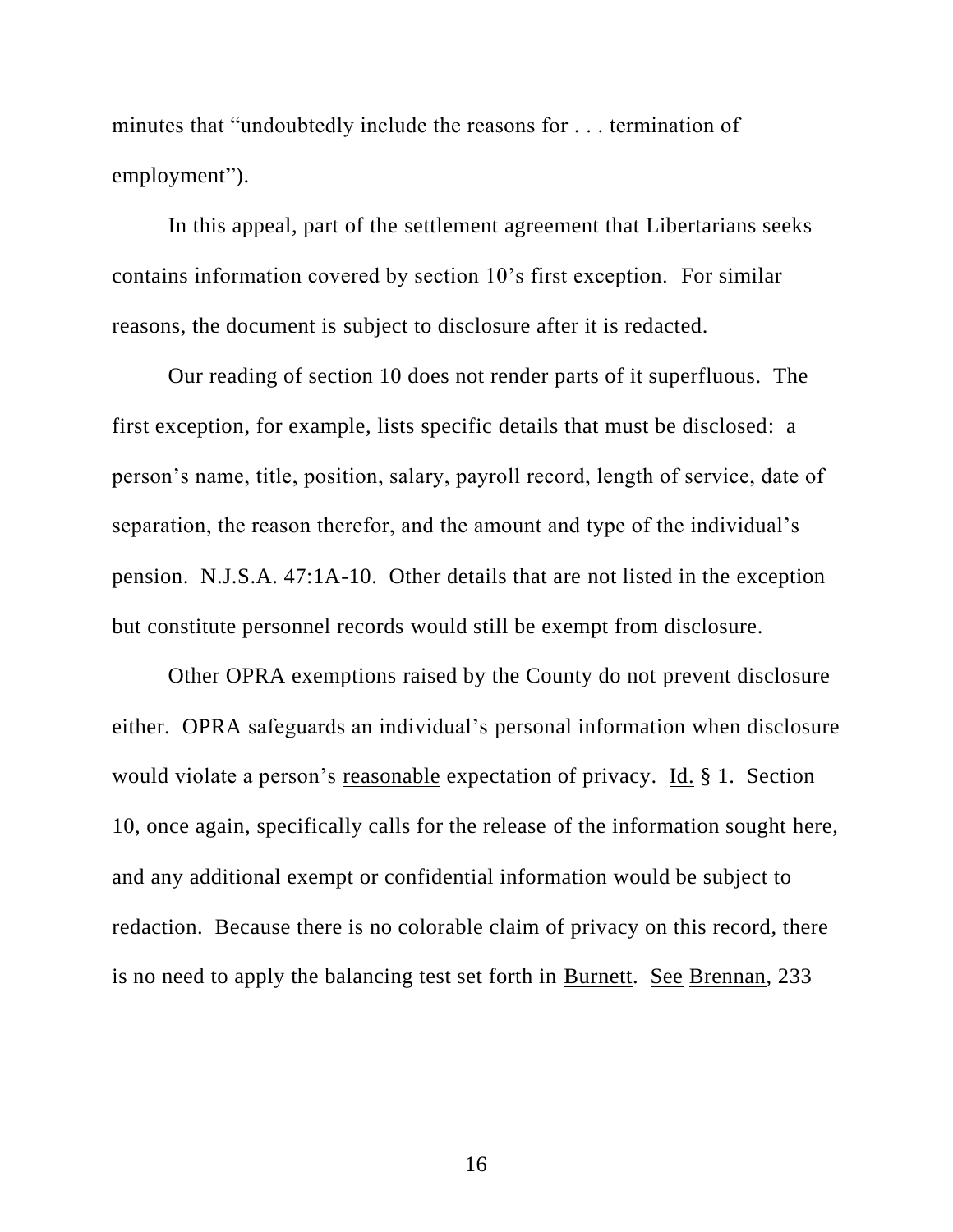N.J. at 333. No reasonable claim of privacy can justify withholding Ellis's settlement agreement from disclosure.<sup>2</sup>

We recognize that some requestors may be satisfied to receive a written summary of information in response to an OPRA request. But OPRA entitles them to press for actual government records in many situations, which they can then inspect.

The Legislature acknowledged the distinction between providing information and actual records in different settings. The statute, for example, directs that certain "information" about ongoing criminal investigations shall be made available to the public. Id. § 3(b) (emphasis added). Elsewhere, the Legislature directs that "government records," as opposed to information, be disclosed. Id. § 1.

Under section 10, the reasons Ellis separated from government service qualify as a "government record." A settlement agreement that includes those details must therefore be made available to the public once it is redacted.<sup>3</sup>

<sup>&</sup>lt;sup>2</sup> The County no longer argues that OPRA's exemption for access to records of investigations in progress applies. See N.J.S.A. 47:1A-3.

<sup>&</sup>lt;sup>3</sup> Libertarians does not argue or suggest that every personnel document with a person's name or title in it must be available for inspection -- with all but those details redacted -- under the plain language of section 10's first exception. If faced with that position in another case, courts could readily address it. See Bozzi v. City of Jersey City, 248 N.J. 274, 283 (2021) (noting that courts can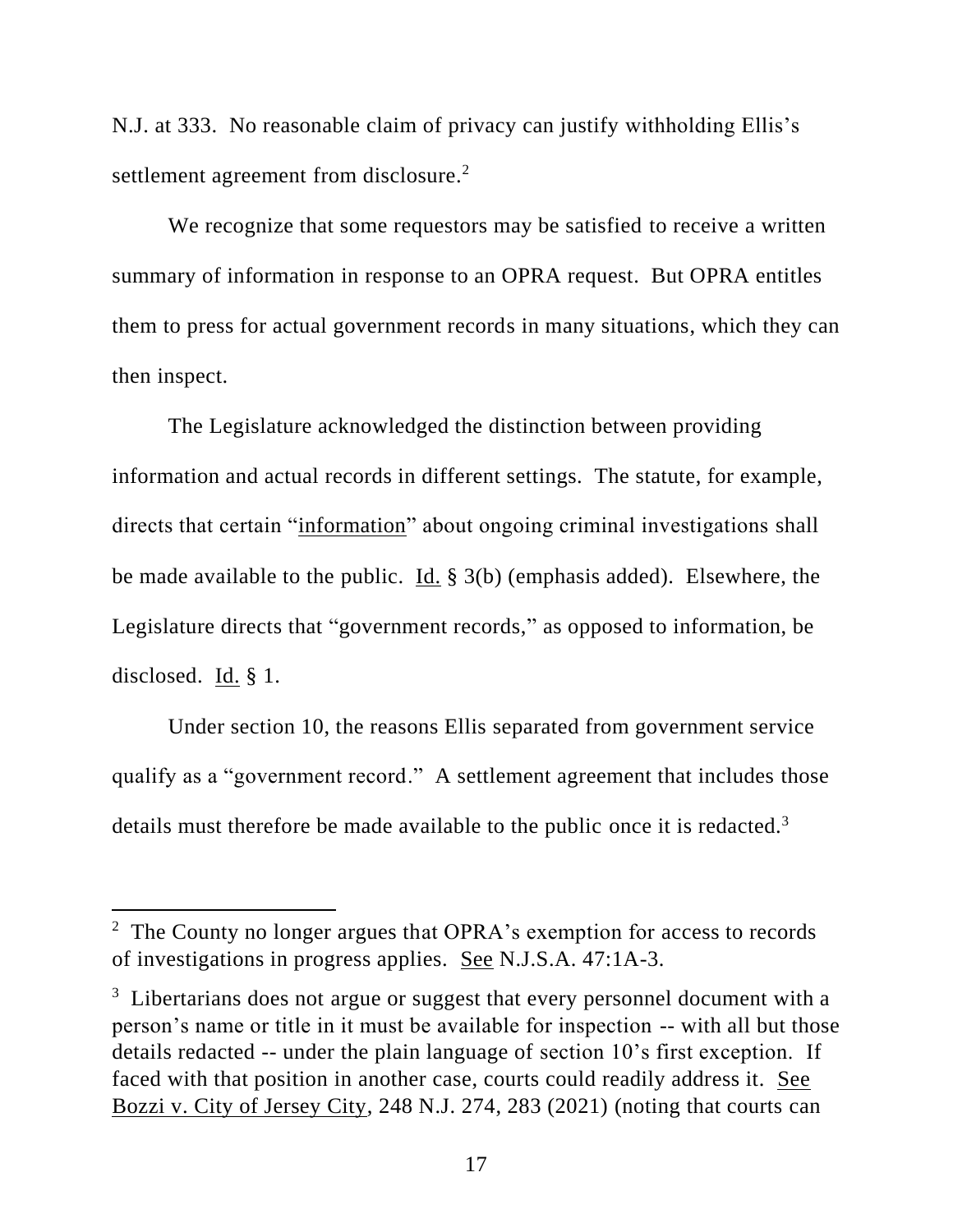In deciding this appeal, we do not rely on case law about settlement agreements that public entities enter into to resolve a lawsuit. See Asbury Park Press v. County of Monmouth, 406 N.J. Super. 1, 9 (App. Div. 2009) (noting that the public has a "right to know the business of the courts" and "a right of access to court documents filed in civil lawsuits"), aff'd, 201 N.J. 5 (2010). Nor do we reach plaintiff's and the ACLU's argument that a settlement agreement ending a person's employment is an "employment contract," which an agency must grant "[i]mmediate access" to under section 5(e). We begin and end our analysis with the plain language of section 10 discussed above. Our reading of that section comports with OPRA's command to construe the statute "in favor of the public's right of access." N.J.S.A. 47:1A-1.

OPRA enables the public to play a role in "guarding against corruption and misconduct." Burnett, 198 N.J. at 414. This case underscores those principles. In response to plaintiff's OPRA request, the County stated that Ellis was terminated because of his misconduct as a corrections officer. The trial judge, who reviewed the settlement agreement in camera, called the statement a misrepresentation. In reality, according to the minutes of the

look to extrinsic evidence if a statute's plain language would lead to an absurd result); DiProspero, 183 N.J. at 493 (same).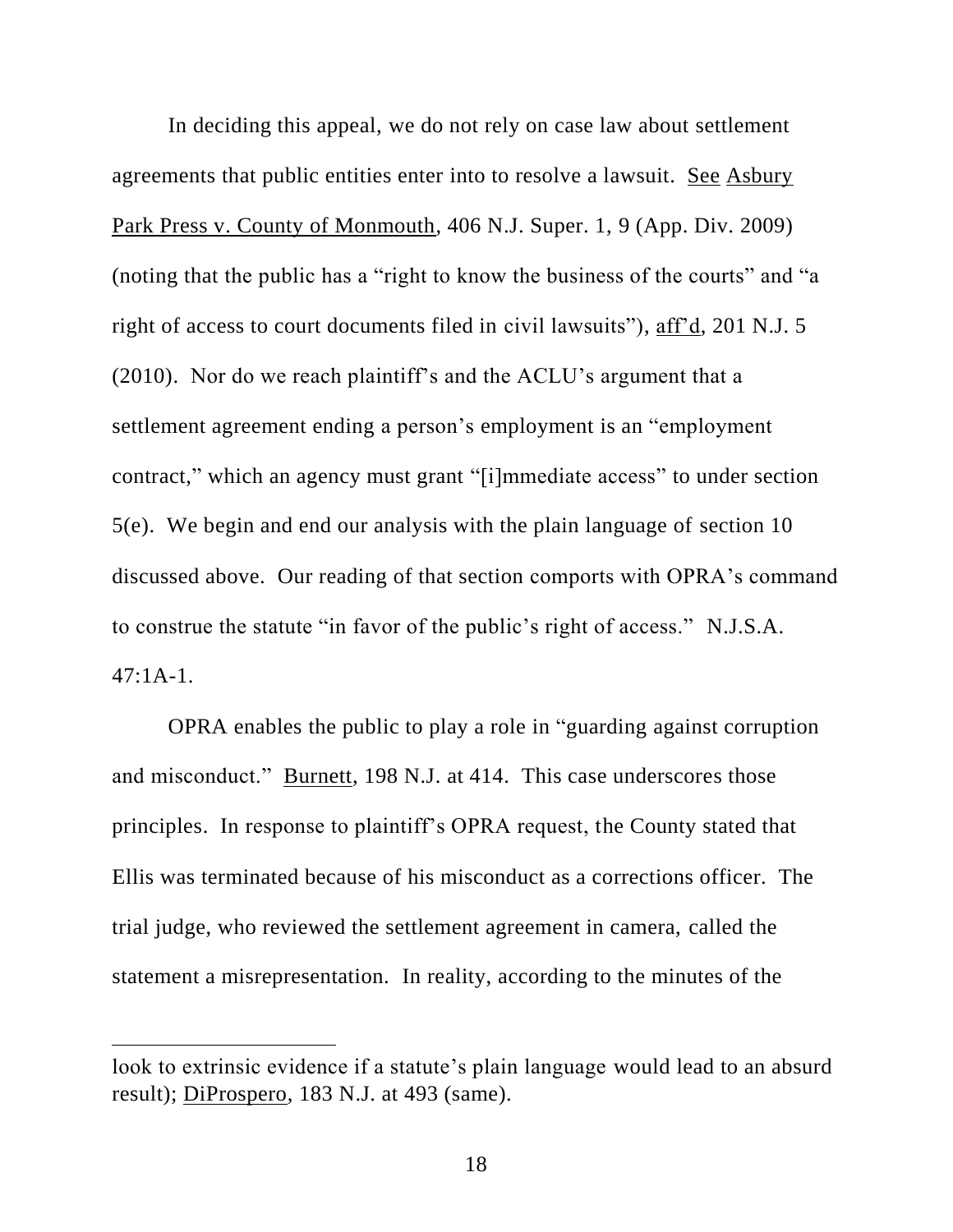Retirement Board, after Ellis admitted that he had "inappropriate relationships with two inmates," he was allowed to retire in good standing with only a partial forfeiture of his pension. Without access to actual documents in cases like this, the public can be left with incomplete or incorrect information.

"[G]overnment works best when its activities are well-known to the public it serves." Ibid. In that regard, access to public records fosters transparency, accountability, and candor. That applies to questions about sexual abuse in prison as well as the overall operation of prison facilities and other aspects of government.

Libertarians was and is entitled to a redacted version of the actual settlement document.

# C.

The trial judge awarded attorney's fees to Libertarians as the prevailing party under N.J.S.A. 47:1A-6. Afterward, the parties agreed on the amount of counsel fees. The trial court's order, reversed on appeal, is reinstated.

We do not consider the scope of the redactions the trial judge approved, which the parties did not appeal.

### IV.

For the reasons set forth above, we reverse the judgment of the Appellate Division.